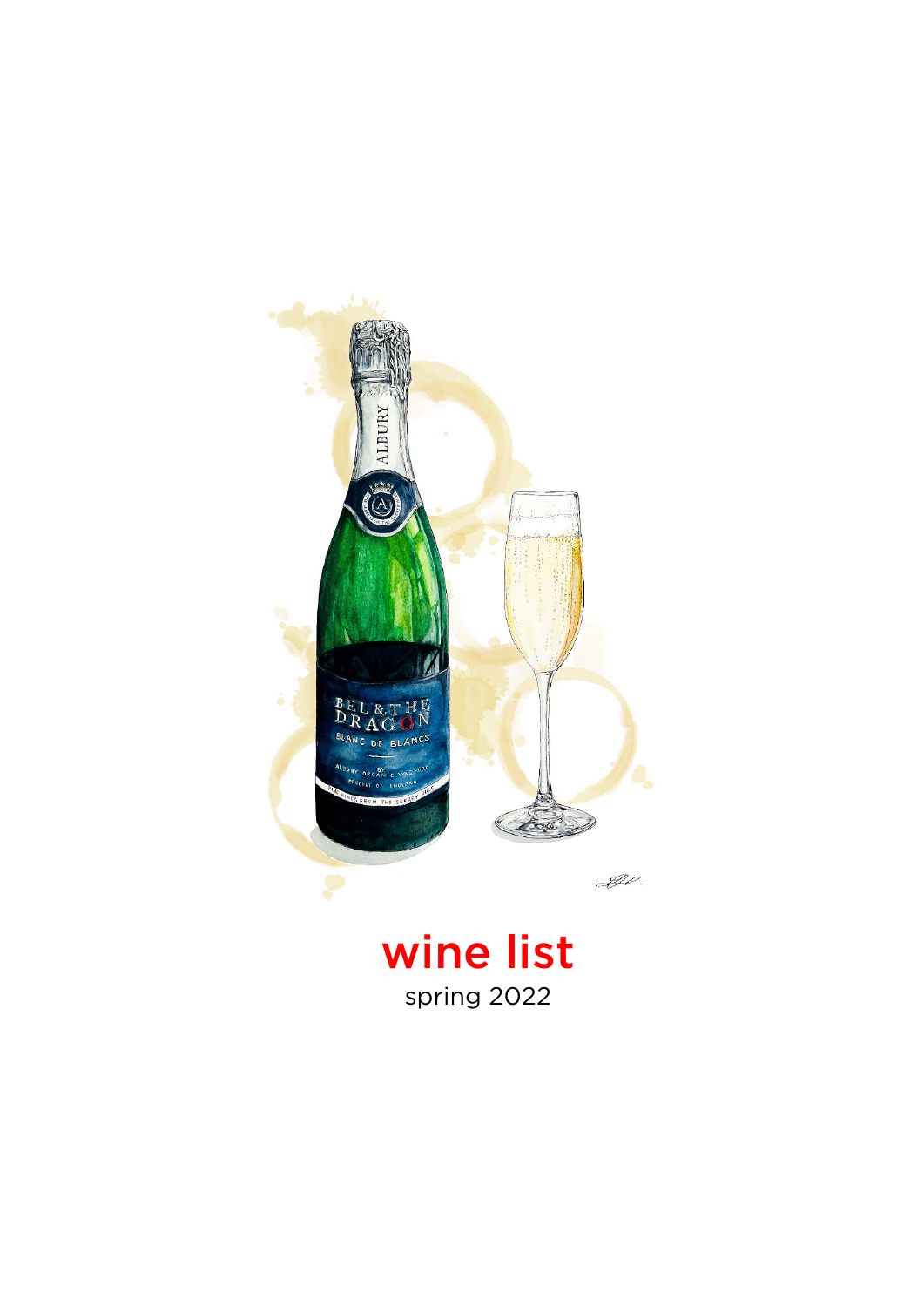## the seasonal selection

### spring 2022

What we're loving drinking right now - a mix of our new season's favourites, old standbys and a sprinkling of the good stuff from our fine reserve cellar and trusted suppliers.

(175ml) (Btl)

#### WHITE & ROSÉ

'L'Eclipse' Domaine Cauhapé, Jurançon, France 2020  $\mathbb{Z}/2020$  £9.5 £38 Gros Manseng | Lauzet Beaujolais Blanc, Dominique Morel, Burgundy, France 2020 2020 £10.5 £41 Chardonnay Brézème Côtes-du-Rhône Blanc, Domaine de Bréseyme, Rhône, France 2020 2020 £51 Viognier | Marsanne | Roussanne Cassiopea Bolgheri Rosato, Poggio al Tesoro, Tuscany, Italy 2012 2020  $\mathbb{Z}^2$  2020 £51 Cabernet Franc | Merlot R E D Mandrarossa 'Costadune' Frappato, Sicily, Italy 2020 £8 £32 Frappato [served chilled] Rutini Single Vineyard Cabernet Franc, Uco Valley, Mendoza, Argentina  $\overline{\varphi}$  2016  $\overline{\varphi}$  2016  $\overline{\varphi}$  2016 Cabernet Franc Château Lagrange, 3ème Cru Classé, Saint-Julien, France  $\overline{\varphi}$  1996  $\overline{\varphi}$  1996  $\overline{\varphi}$  £119 Cabernet Sauvignon | Merlot | Petit Verdot Good Rhône whites are like drinking a summer holiday distilled into liquid form - gloriously ripe apricot fruit, a touch of exotic spice from oak maturation, and a lick of citrus refreshment to finish. Brézème is a lesser known corner of the Rhone valley, so delivers some impressive value for money. Frappato is one of Sicily's calling cards - light bodied, red-berried and unashamedly gluggable. When chilled it's the ultimate summertime refresher - just add sunshine.. Pale, Provencal-style rosé, but from fruit used also used to make the estate's Super Tuscan reds. Fragrant, spiced and bone dry, but with a bite that's made for drinking al fresco and imaging you're in Tuscany. Lagrange is always extremely well balanced and approachable. Nicely mature now, the 1996 is still powerful but with that earthy, tobacco and cedar character so beloved in older claret, alongside fresher violet and cassis. Better known for making superb sweet wines, there's some great dry wines coming out of this corner of southwest France also. A blend of indigenous varieties, this is a bit like a full, ripe Sauvignon Blanc - but much more interesting. Do not adjust your sets, Beaujolais makes superb quality Chardonnay as well. This is all about ripe apple, peach and blossom - no oak but texturally rich. Just think of it as a southern extension of Burgundy... An unashamed hedonistic delight - deep, rich and super ripe but never overdone. A million miles from Loire Cabernet Franc, but every bit as delicious.

#### Domaine Trapet Gevrey-Chambertin 1er Cru 'Petite Chapelle', Burgundy, France  $\begin{matrix} 2 \ 2017 \end{matrix}$  2017 £149 Pinot Noir

One of the earlier adoptors of biodynamic farming in Burgundy, Trapet make pure, rounded styles that are unusually approachable whilst younger - even in the top sites such as Petite Chapelle. This is on the darker and more powerful side of Pinot.

> $\mathscr O$  Organic/biodynamic/certified sustainably produced. All wines and vintages subject to availability.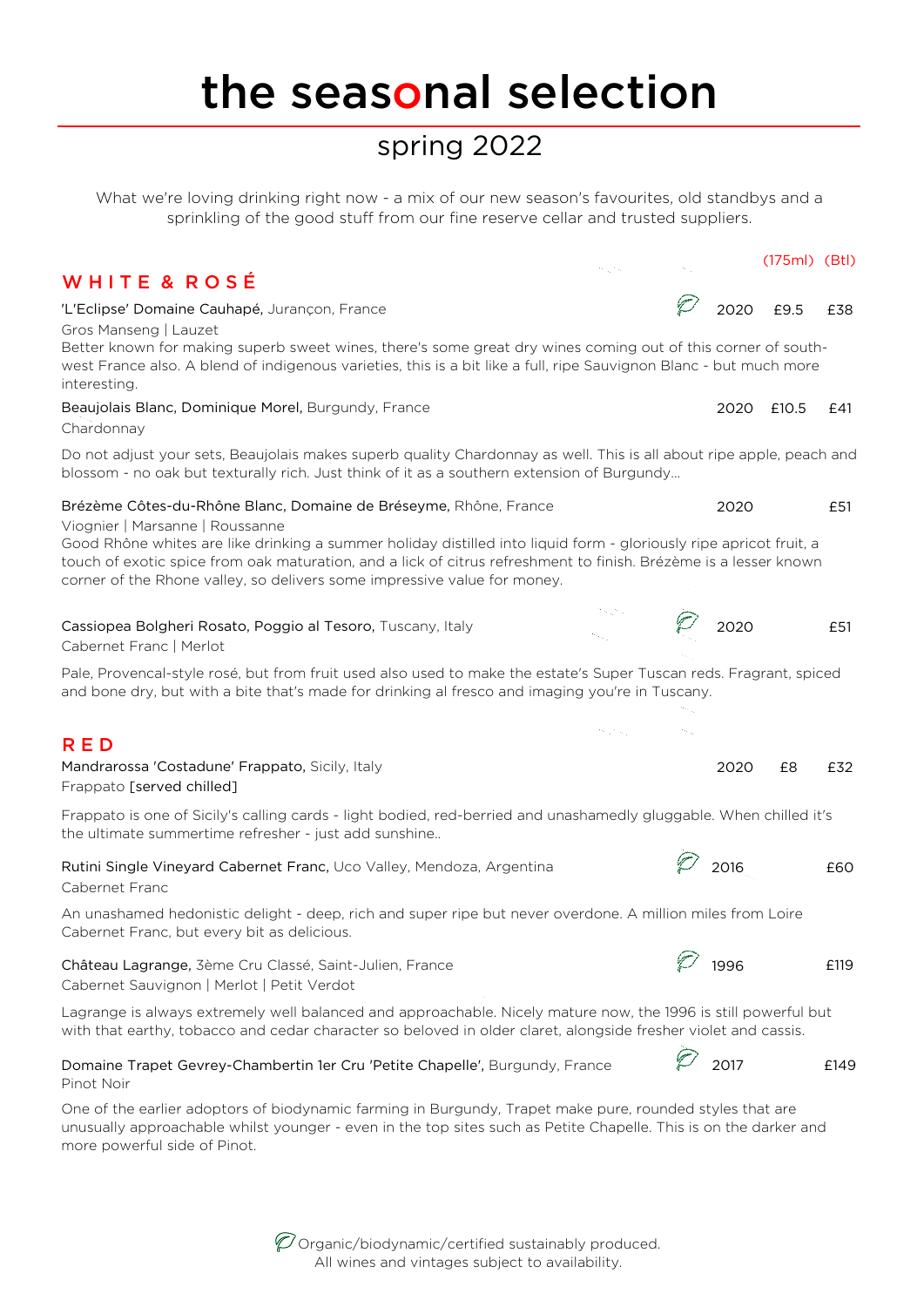# before

| The Bel 75<br>Bel & the Dragon Blanc de Blancs and Gin, Lemon                     | £12 |
|-----------------------------------------------------------------------------------|-----|
| Negroni<br>Sipsmith London Dry Gin, Campari, Martini Rosso                        | £9  |
| White Port & Tonic<br>Sandeman White Port, Fever-Tree Mediterranean Tonic, Orange | £7  |
| A glass of Valdespino 'Deliciosa' Manzanilla Sherry [100ml glass]                 | £5  |

#### C H A M P A G N E & S P A R K L I N G (125ml) (Btl)

| Lambrusco Grasparossa di Castelvetro, Villa Cialdini, Emilia-Romagna, Italy | 2020      |              | £30  |
|-----------------------------------------------------------------------------|-----------|--------------|------|
| Prosecco Brut 'Saomi' DOC (Glera), La Tordera, Treviso, Italy               | 2018      | £7.5         | £36  |
| Bel & the Dragon Blanc de Blancs (Seyval Blanc), Surrey Hills, England      | 2018      | £9.5         | £49  |
| Ambriel Brut Rosé (Pinot Noir), West Sussex, England                        | 2015      |              | £55  |
| Laurent-Perrier La Cuvée (Chardonnay blend), Tours-sur-Marne, France        | <b>NV</b> | £13          | £69  |
| Laurent-Perrier Cuvée Rosé (Pinot Noir), Tours-sur-Marne, France            | <b>NV</b> | £15          | £85  |
| REAL Sparkling Tea 'Royal Flush' (Darjeeling), Wendover, England, (0% ABV)  | NV.       | £3           | £15  |
| LITTLE & LARGE                                                              |           |              |      |
| Laurent-Perrier La Cuvée (Chardonnay blend), Tours-sur-Marne, France        | <b>NV</b> | 37.5cl       | £35  |
|                                                                             |           |              |      |
| Prosecco Brut 'Saomi' DOC, La Tordera, Treviso, Italy                       | 2018      | <b>150cl</b> | £65  |
| Laurent-Perrier La Cuvée (Chardonnay blend), Tours-sur-Marne, France        | NV.       | <b>150cl</b> | £124 |
| Laurent-Perrier Cuvée Rosé (Pinot Noir), Tours-sur-Marne, France            | NV.       | <b>150cl</b> | £153 |
|                                                                             |           |              |      |
| Laurent-Perrier La Cuvée (Chardonnay blend), Tours-sur-Marne, France        | NV.       | 300cl        | £249 |

**KD-**

 $\mathscr D$  Organic/biodynamic/certified sustainably produced. All wines and vintages subject to availability.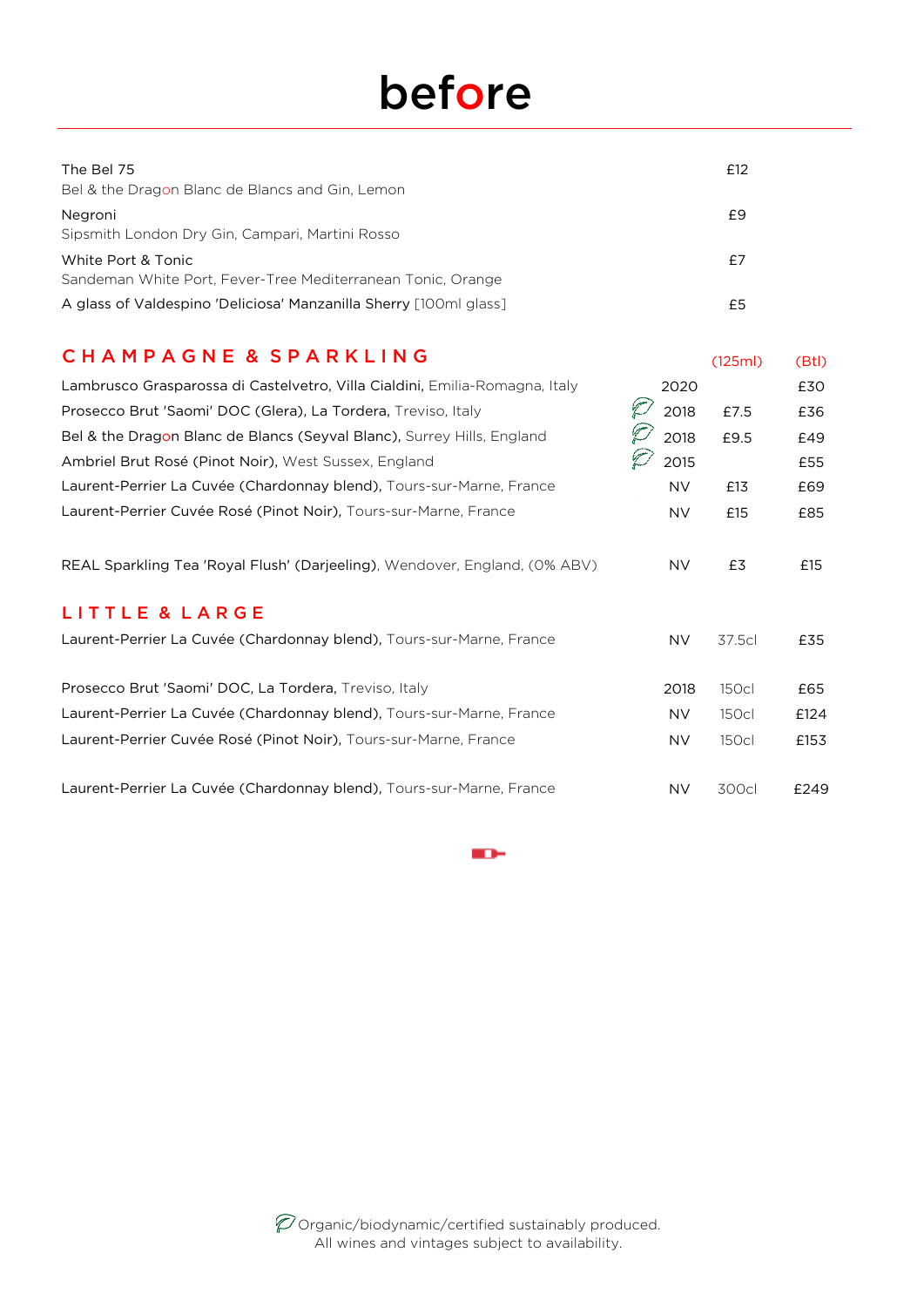# white & rosé

### by the glass

| WHITE                                                                                                 |      |      |       | (125ml) (175ml) (500ml) |
|-------------------------------------------------------------------------------------------------------|------|------|-------|-------------------------|
| Luberon Blanc, Famille Perrin, Rhône, France<br>Grenache Blanc   Bourboulenc   Ugni Blanc   Roussanne | 2021 | £5   | £6.5  | £19                     |
| Sauvignon Blanc 'Y' Reserve, Cachapoal, Chile<br>Sauvignon Blanc                                      | 2021 | £6   | £8    | £23.5                   |
| Muscadet Sur Lie Sèvre-et-Maine, Domaine du Grand Mouton, Loire, France Z<br>Melon de Bourgogne       | 2020 | £6.5 | £8.5  | £25                     |
| 'L'Eclipse' Domaine Cauhapé, Jurançon, France<br>Gros Manseng   Lauzet                                | 2020 | £7   | £9.5  | £28                     |
| Beaujolais Blanc, Dominuque Morel, Burgundy, France<br>Chardonnay                                     | 2020 | £7.5 | £10.5 | £30                     |
| CRU Sauvignon Blanc, Smith & Sheth, Marlborough, New Zealand<br>Sauvignon Blanc                       | 2021 | £8.5 | £11.5 | £34                     |
| <b>ROSÉ</b>                                                                                           |      |      |       |                         |
| Comino dei Prati Pinot Grigo Blush, Veneto, Italy<br>Pinot Grigio                                     | 2021 | £5   | £7    | £20                     |
| Nelson Estate Rosé, Paarl, South Africa<br>Petit Verdot   Shiraz                                      | 2021 | £6   | £8    | £23                     |
| Rós Navarra Rosado, Navarra, Spain<br>Grenache                                                        | 2020 | £7   | £9.5  | £27.5                   |
| Rosé de Château Léoube, Côtes de Provence, France<br>Grenache   Cinsault                              | 2021 | £9   | £12   | £35.5                   |
|                                                                                                       |      |      |       |                         |

| FINE & RARE VIA CORAVIN                          |      | (125m) | (175ml) |
|--------------------------------------------------|------|--------|---------|
| Gallina de Piel 'Ikigall' Blanco, Penedès, Spain | 2020 |        | £9      |
| Xarel-lo   Malvasia   Muscat                     |      |        |         |

An unusual blend, from a part of Spain best known for making Cava. Lots of ripe orchard fruit, great concentration and a marked saline character. No oak but lovely richness from lees ageing. Think of it as Chablis on holiday. From magnum.

| Sancerre, Domaine du Nozay, Loire, France |  | 2016 | £10 | £13 |
|-------------------------------------------|--|------|-----|-----|
| Sauvignon Blanc                           |  |      |     |     |

Organic and biodynamically farmed Sancerre from a family estate, run by the nephew of Aubert de Villaine of DRC. Plenty of citrus and stone fruit and a textbook stony character. From magnum.

 $\sim$ 

| Chardonnay, Rhys Vineyards, Anderson Valley, California, USA |  | 2014 | £22 |
|--------------------------------------------------------------|--|------|-----|
| Chardonnay                                                   |  |      |     |

From the cooler, higher altitude Anderson Valley, this is the polar opposite of the overripe Californian Chardonnay stereotype - this is superbly mineral, fresh and long, and rival to many a Burgundian name.

> $\mathscr O$  Organic/biodynamic/certified sustainably produced. All wines and vintages subject to availability.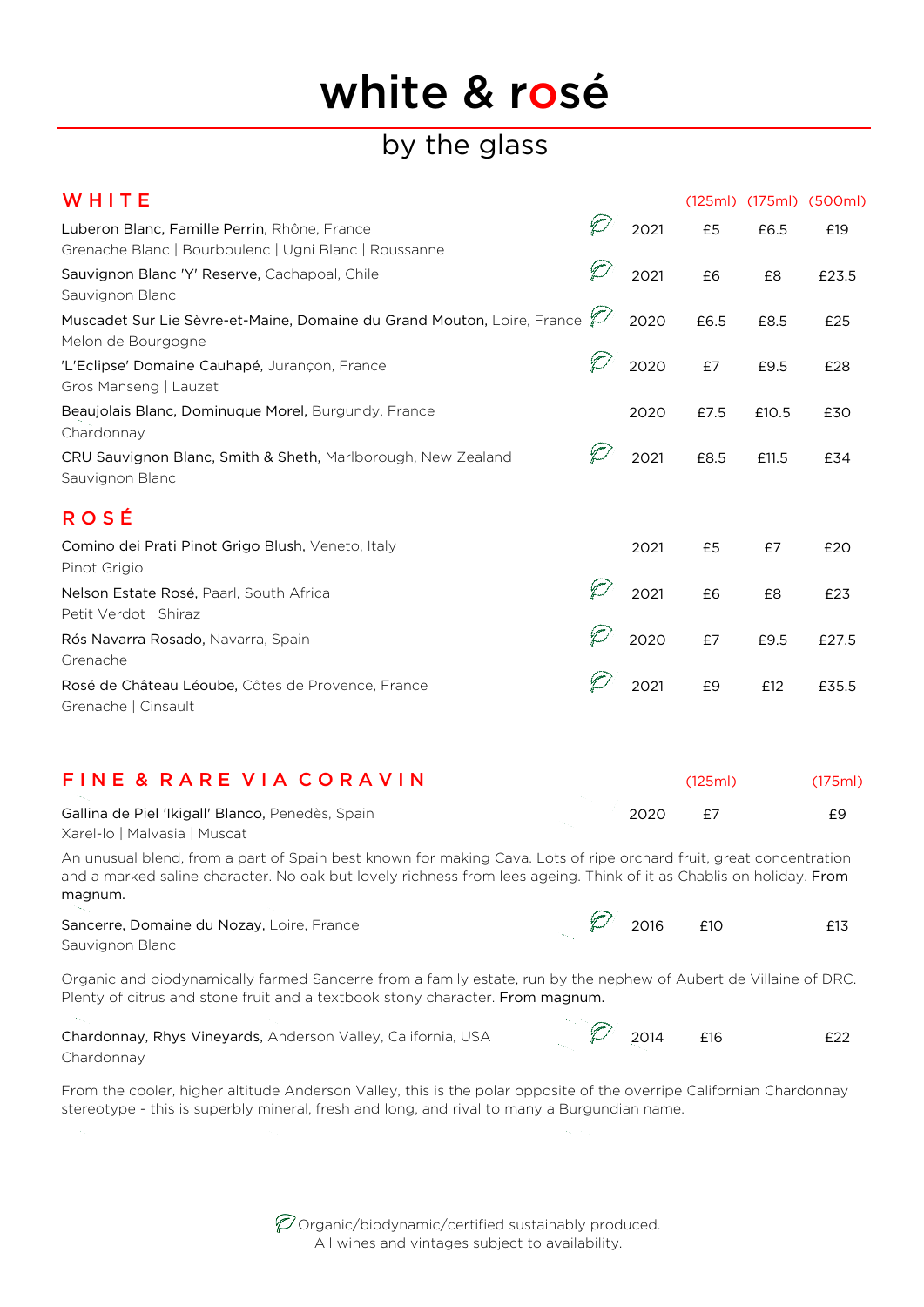## white & rosé

|                                                                                     |                   | (175ml)      | (Btl)   |
|-------------------------------------------------------------------------------------|-------------------|--------------|---------|
| Vermentino, Corte dei Mori, Sicily, Italy                                           | 2021              |              | £22     |
| Luberon Blanc (Grenache Blanc blend) Famille Perrin, Rhône, France                  | 2021              | £6.5         | £26     |
| Waddesdon Rothschild Collection Viognier, Languedoc, France                         | 2020              |              | £29     |
| Domaine Montrose Chardonnay, Côtes de Thongue, Languedoc, France                    | 2020              |              | £30     |
| Sauvignon Blanc 'Y' Reserve, Cachapoal, Chile                                       | 2021              | £8           | £32     |
| Muscadet Sur Lie (Melon de Bourgogne), Domaine du Grand Mouton, Loire, France       | 2020              | £8.5         | £34     |
| Chenin Blanc, Waterkloof, Stellenbosch, South Africa                                | D<br>2020         |              | £36     |
| Sauvignon Blanc, Lofthouse, Marlborough, New Zealand                                | 2021              |              | £37     |
| 'L'Eclipse' Domaine Cauhapé (Gros Manseng/Lauzet), Jurançon, France                 | 2020              | £9.5         | £38     |
| Gavi di Gavi (Cortese) Villadoria, Piedmont, Italy                                  | 2021              |              | £39     |
| Grüner Veltliner, Allram, Kamptal, Austria                                          | 2018              |              | £40     |
| Beaujolais Blanc (Chardonnay), Dominique Morel, Burgundy, France                    | 2020              | £10.5        | £41     |
| Dry Riesling, Ökonomierat Rebholz, Pfalz, Germany                                   | 2018              |              | £43     |
| CRU Sauvignon Blanc, Smith & Sheth, Marlborough, New Zealand                        | 2020              | £11.5        | £46     |
| Pouilly-Fumé 'La Moynerie' (Sauvignon Blanc), Michel Redde, Loire, France           | 2019              |              | £47     |
| Henschke 'Louis' Semillon, Eden Valley, Australia                                   | 2018              |              | £49     |
| Brézème Côtes-du-Rhône Blanc (Viognier blend), Domaine de Bréseyme, Rhône, France   | 2020              |              | £51     |
| Pouilly-Fuissé Vieilles Vignes (Chardonnay), Domaine Auvigue, Burgundy, France      | 2018              |              | £55     |
| Chablis 1er Cru 'Beauroy' (Chardonnay), Laurent Tribut, Burgundy, France            | $\varphi$<br>2018 |              | £59     |
| Esprit de Tablas Blanc (Roussane blend), Tablas Creek, Paso Robles, California, USA | 2018              |              | £61     |
| Meursault 1er Cru Château de Blagny (Chardonnay), Burgundy, France                  | 2017              |              | £78     |
| Chassagne-Montrachet 'Les Blanchots', Olivier Leflaive, Burgundy, France            | 2017              |              | £89     |
| LITTLE & LARGE                                                                      |                   |              | (37.5c) |
| Soave Classico (Garganega), Pieropan, Veneto, Italy                                 | 2021              | 37.5cl       | £19     |
| Chablis (Chardonnay), Vincent Dampt, Burgundy, France                               | 2020              | 37.5cl       | £23     |
| Meursault 1er Cru Château de Blagny (Chardonnay), Burgundy, France                  | 2017              | 37.5cl       | £44     |
| Gallina de Piel 'Ikigall' Blanco (Xarel-lo blend), Penedès, Spain                   | 2020              | <b>150cl</b> | £59     |
| La Tunella Sauvignon Blanc, Colli Orientali, Friuli, Italy                          | 2020              | <b>150cl</b> | £75     |
|                                                                                     |                   |              |         |
| <b>ROSÉ</b>                                                                         |                   | (175ml)      | (Btl)   |
| Comino dei Prati Pinot Grigo Blush, Veneto, Italy                                   | 2021              | £7           | £27     |
| Nelson Estate Rosé (Petit Verdot/Shiraz), Paarl, South Africa                       | 2021              | £8           | £31     |
| Rós Navarra Rosado (Grenache), Navarra, Spain                                       | 2020              | £9.5         | £37     |
| Rosé de Château Léoube (Grenache blend), Côtes de Provence, France                  | 2021              | £12          | £48     |
| Cassiopea Bolgheri Rosato (Cabernet Franc blend), Poggio al Tesoro, Tuscany, Italy  | 2021              |              | £51     |
| MAGNUMS & LARGER                                                                    |                   |              |         |
| Love by Château Léoube, Côtes de Provence, France                                   | 2020              | <b>150cl</b> | £65     |
| Rosé de Château Léoube (Grenache blend), Côtes de Provence, France                  | 2020              | <b>150cl</b> | £87     |
| Rosé de Château Léoube (Grenache blend), Côtes de Provence, France                  | 2020              | 300cl        | £199    |

 $\mathscr O$  Organic/biodynamic/certified sustainably produced. All wines and vintages subject to availability. Wines in red available by the glass via Coravin.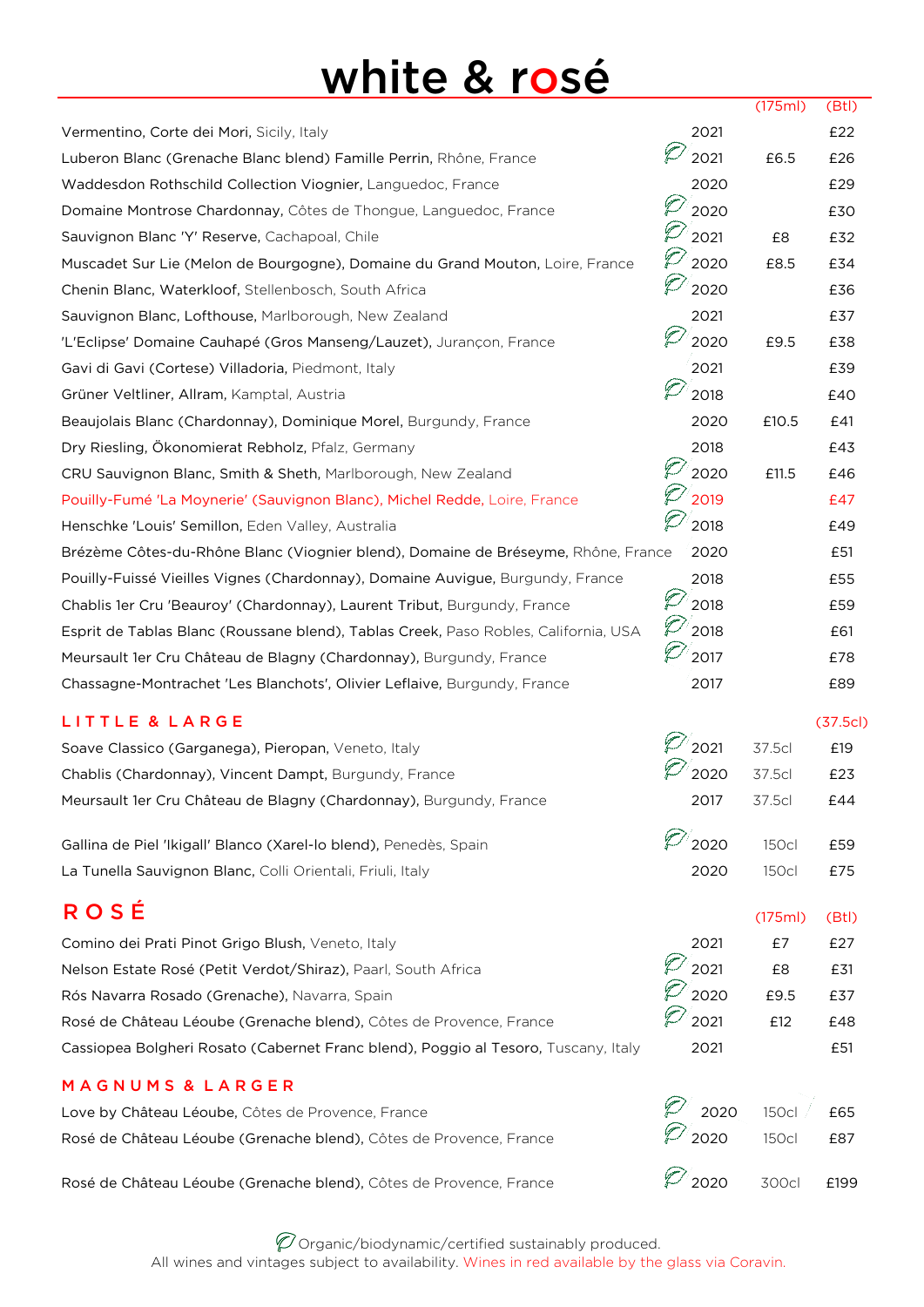# red

### by the glass

|                                                            |      | (125ml) |      | (175ml) (500ml) |
|------------------------------------------------------------|------|---------|------|-----------------|
| Douro Tinto 'Esteva', Casa Ferreirinha, Portugal           | 2019 | £5      | £6.5 | £19             |
| Tinta Roriz   Tinta Barroca   Touriga Franca               |      |         |      |                 |
| Mandrarossa 'Costadune' Frappato, Sicily, Italy            | 2020 | £6.0    | £8.0 | £24.5           |
| Frappato [served chilled]                                  |      |         |      |                 |
| Malbec, Cruz Alta Grand Reserve, Mendoza, Argentina        | 2019 | £7      | £9.5 | £28             |
| Malbec                                                     |      |         |      |                 |
| 'Bellevue' Pinot Noir, Domaine de Valmoissine, Var, France | 2019 | £7.5    | £10  | £28.5           |
| Pinot Noir                                                 |      |         |      |                 |
| Cairanne Côtes du Rhône, Vidal-Fleury, Rhône, France       | 2019 | £7.5    | £10  | £29.5           |
| Grenache   Syrah   Mourvèdre                               |      |         |      |                 |

| FINE & RARE VIA CORAVIN                                                |  | (125m) | (175ml) |
|------------------------------------------------------------------------|--|--------|---------|
| Châteauneuf-du-Pape 'Telegramme', Vieux Télégrape, Rhône, France (2016 |  | F12    | £16     |
| Grenache   Syrah   Mourvèdre                                           |  |        |         |

Telegramme is the second wine from the famed Vieux Télégrape estate and serves up juicier, softer fruit and spice character but while still retaining the body and power of Châteauneuf.

| Côte Rôtie Ampodium, Domaine René Rostaing, Rhône, France | 2016 | E21 |
|-----------------------------------------------------------|------|-----|
| Syrah                                                     |      |     |

Classic Côte Rôtie from one of the great masters of the region. Rostaing avoids new oak flavours, instead letting the Syrah shine through - wild blackberry, olive and smoked meat, with fine tannin grip and texture.

La Croix de Beaucaillou, Saint-Julien, Bordeaux, France 2010 **2010** £19 **£25** Cabernet Sauvignon | Merlot

La Croix is from the Ducru-Beaucaillou estate but has a name - and a vineyard - all of its own. Lots of dark Cabernet character, maturing into cigar smoke and charcoal, with a lick of ripe, round Merlot. 2010's label was designed by Jade Jagger, daught of Mick. You decide which Stones song this would go best with.

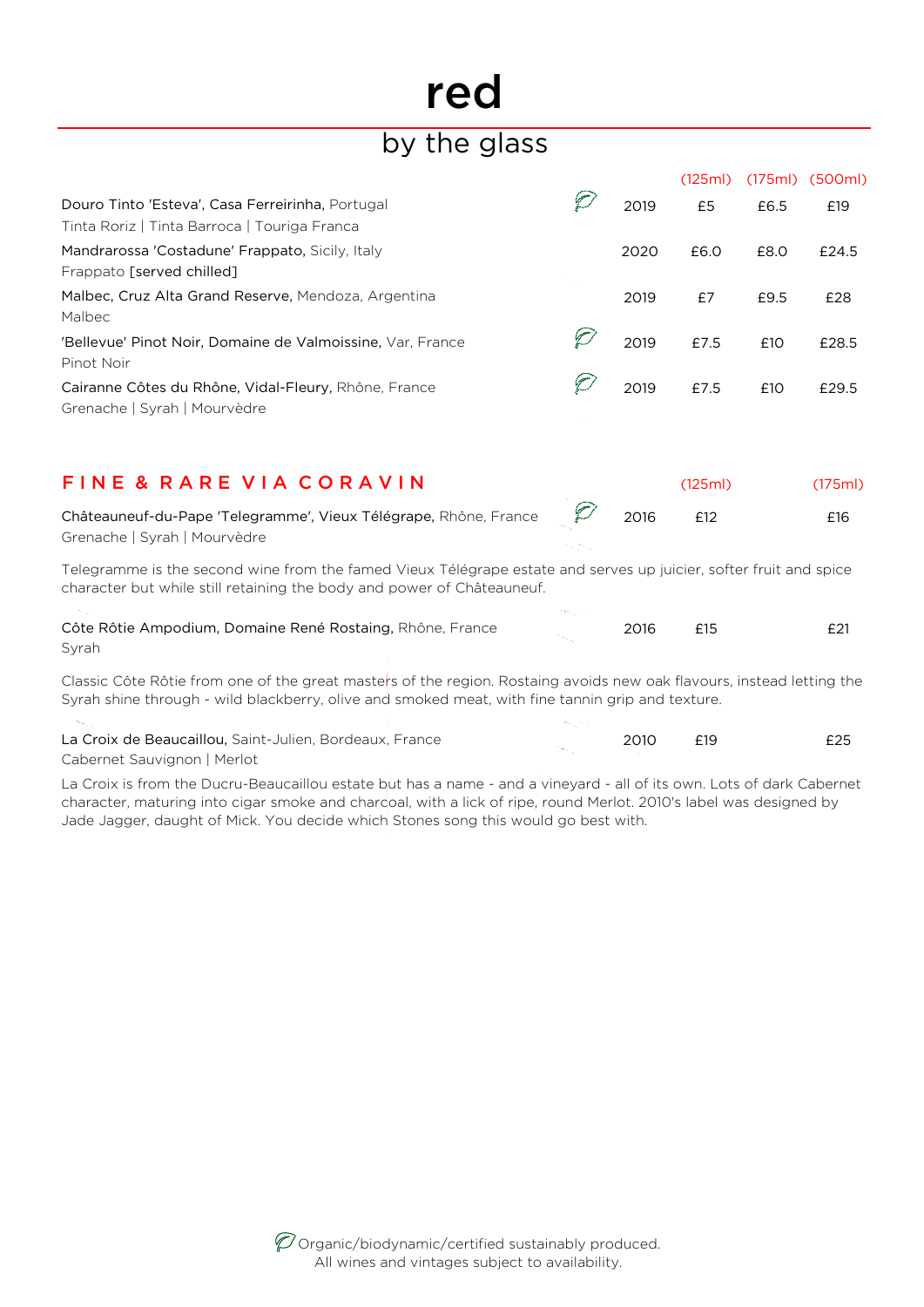## red

|                                                                                     |                               | (175ml)      | (Btl) |
|-------------------------------------------------------------------------------------|-------------------------------|--------------|-------|
| Il Sole Rosso Nero d'Avola, Sicily, Italy                                           | 2020                          |              | £22   |
| Douro Tinto 'Esteva' (Tinta Roriz blend), Casa Ferreirinha, Portugal                | 2019                          | £6.5         | £26   |
| Faugères, Château des Adouzes, Languedoc, France                                    | 2017                          |              | £31   |
| Mandrarossa 'Costadune' Frappato [served chilled], Sicily, Italy                    | 2020                          | £8           | £32   |
| Pinot Noir, Edwin Fox, Marlborough, New Zealand                                     | 2021                          |              | £33   |
| Langhe Rosso 'Argo' (Nebbiolo), Villadoria, Piedmont, Italy                         | 2018                          |              | £34   |
| Bodega Garzón Estate Red (Cabernet Franc/Tannat), Maldonado, Uruguay                | 2018                          |              | £36   |
| Saumur-Champigny 'Tuffe' (Cabernet Franc) Château du Hureau, Loire, France          | 2020                          |              | £37   |
| Malbec, Cruz Alta Grand Reserve, Mendoza, Argentina                                 | 2019                          | £9.5         | £38   |
| 'Bellevue' Pinot Noir, Domaine de Valmoissine, Var, France                          | 2019                          | £10          | £39   |
| Cairanne Côtes du Rhône (GSM blend), Vidal-Fleury, Rhône, France                    | 2019                          | £10          | £40   |
| Cuvee 161 (Carignan blend), Les Clos Perdus, Corbieres, France                      | 2018                          |              | £41   |
| Rioja Reserva (Tempranillo), Bodegas Izadi, Spain                                   | 2017                          |              | £43   |
| Fog Mountain Merlot, California, USA                                                | 2019                          |              | £44   |
| Valpolicella Ripasso Superiore (Corvina/Rondinella), Cecilia Beretta, Veneto, Italy | 2018                          |              | £45   |
| Château Cambon la Pelouse, Haut-Medoc, Bordeaux, France                             | 2016                          |              | £47   |
| Bourgogne Rouge Vieilles Vignes (Pinot Noir), Gilles Jourdan, Burgundy, France      | 2017                          |              | £48   |
| Chianti Classico Riserva (Sangiovese/Merlot), Vignamaggio, Tuscany, Italy           | 2016                          |              | £49   |
| Pyramid Valley Pinot Noir, Central Otago, New Zealand                               | 2018                          |              | £52   |
| Châteauneuf-du-Pape 'Telegramme' (GSM blend), Vieux Télégrape, Rhône, France        | 2017                          |              | £59   |
| Rutini Single Vineyard Cabernet Franc, Uco Valley, Mendoza, Argentina               | 2016                          |              | £60   |
| Château Prieuré La Marzelle, St-Emilion Grand Cru, France                           | 2014                          |              | £68   |
| Barolo (Nebbiolo), Massolino, Piedmont, Italy                                       | 2015                          |              | £69   |
| Château La Grave à Pomerol (Merlot blend), Pomerol, France                          | 2014                          |              | £71   |
| Côte Rôtie Ampodium, Domaine René Rostaing, Rhône, France                           | 2016                          |              | £81   |
| Amarone della Valpolicella (Corvina blend), La Giuva, Veneto, Italy                 | 2016                          |              | £82   |
| La Croix de Beaucaillou (Cabernet Sauvignon blend), Saint-Julien, Bordeaux, France  | 2010                          |              | £95   |
| Château Beychevelle (Cabernet Sauvignon blend), Saint-Julien, Bordeaux, France      | 2003                          |              | £174  |
| LITTLE & LARGE                                                                      |                               |              |       |
| Fleurie (Gamay), Dominique Morel, Beaujolais, France                                | 2020                          | 37.5cl       | £20   |
| Brunello di Montalcino (Sangiovese), Castello Banfi, Tuscany, Italy                 | 2015                          | 37.5cl       | £31   |
| Château Le Crock (Merlot blend), Saint-Estèphe, Bordeaux, France                    | 2018                          | 37.5cl       | £39   |
| Malbec, Ruca Malen, Mendoza, Argentina                                              | 2017                          | 150cl        | £69   |
| 'Bellevue' Pinot Noir, Domaine de Valmoissine, Var, France                          | 2017                          | <b>150cl</b> | £71   |
| Rioja Reserva (Tempranillo), Bodegas Izadi, Spain                                   | 2015                          | <b>150cl</b> | £76   |
| Château Beychevelle (Cabernet Sauvignon blend), Saint-Julien, Bordeaux, France      | 2005                          | 150cl        | £333  |
| Château Calon-Ségur (Cabernet Sauvignon blend), Saint-Estèphe, Bordeaux, France     | 2003                          | 150cl        | £345  |
| Rioja Reserva (Tempranillo), Bodegas Izadi, Spain                                   | $\varnothing$ <sub>2013</sub> | 300cl        | £155  |
| Château Cantemerle (Cabernet Sauvignon blend), Haut-Medoc, Bordeaux, France         | 2009                          | 300cl        | £330  |

Organic/biodynamic/certified sustainably produced. All wines and vintages subject to availability. Wines in red available by the glass via Coravin.